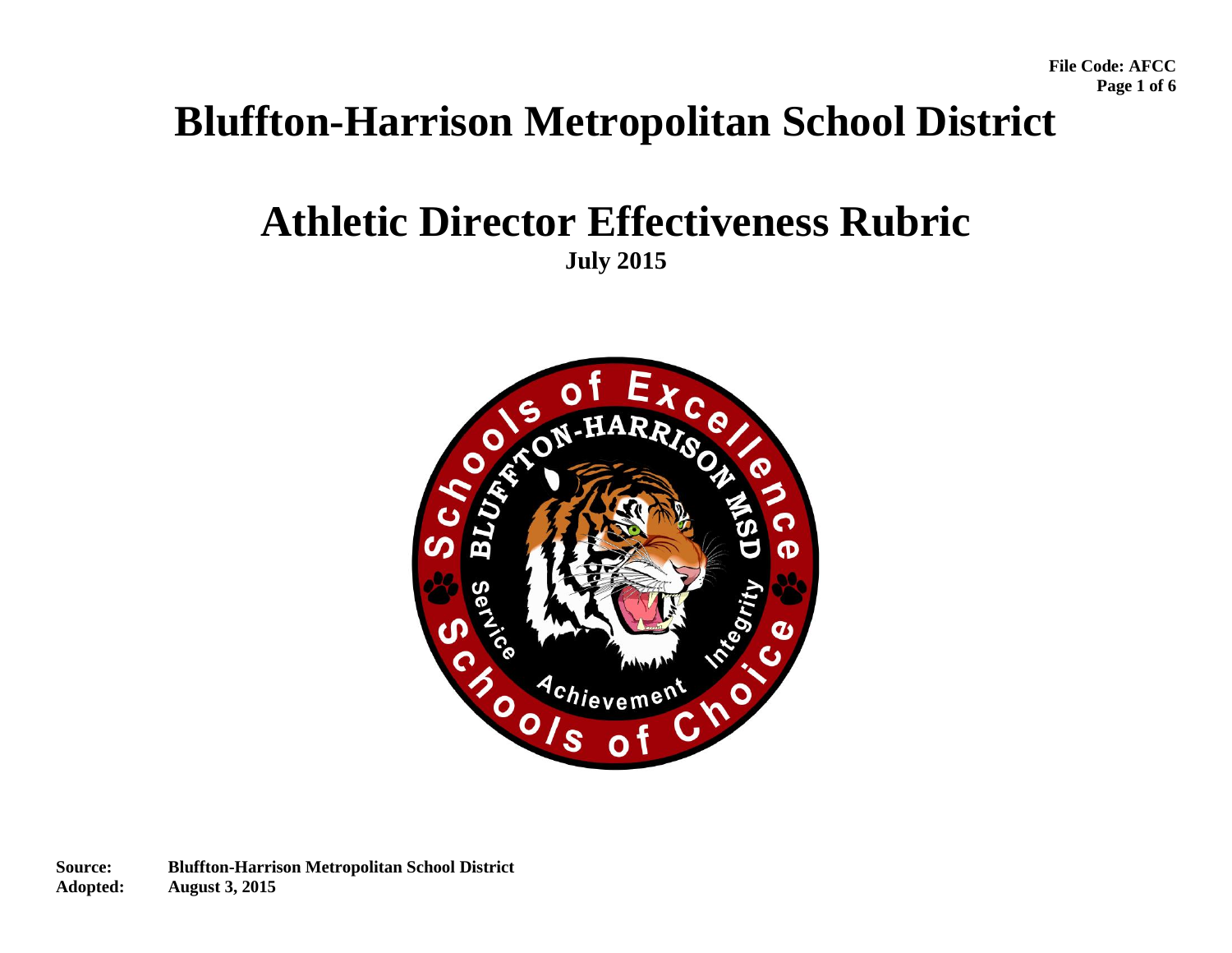### **Domain 1: Professionalism**

| Competency |                                                                                                                                                                                                                                                                                                                                        | Highly Effective (4) | Effective (3) | Improvement Necessary (2) | Ineffective $(1)$ |
|------------|----------------------------------------------------------------------------------------------------------------------------------------------------------------------------------------------------------------------------------------------------------------------------------------------------------------------------------------|----------------------|---------------|---------------------------|-------------------|
| 1.1        | Implements a written philosophy statement outlining<br>the principles and educational goals of the program.                                                                                                                                                                                                                            |                      |               |                           |                   |
| 1.2        | Cooperates with the staff and school administration in<br>establishing, implementing and supporting school<br>policies.                                                                                                                                                                                                                |                      |               |                           |                   |
| 1.3        | Acts impartially in the execution of basic policies, and<br>the enforcement of the conference, county, and state<br>high school association rules.                                                                                                                                                                                     |                      |               |                           |                   |
| 1.4        | Implements prudent legal procedures. Maintains<br>proper records; Verifies coaches' qualifications and<br>certification as necessary; Maintains a perpetual<br>inventory of facility safety evaluations; Maintains a file<br>of all athletic disciplinary actions; Interprets rules and<br>regulations regarding academic eligibility. |                      |               |                           |                   |
| 1.5        | Develops and maintains a comprehensive athletic<br>program which seeks the highest development of all<br>participants, and which respects the individual dignity<br>of every athlete.                                                                                                                                                  |                      |               |                           |                   |
| 1.6        | Considers the well-being of the entire student body as<br>fundamental in all decisions and actions.                                                                                                                                                                                                                                    |                      |               |                           |                   |
| 1.7        | Supports the principle of due process and protects the<br>civil and human rights of all individuals.                                                                                                                                                                                                                                   |                      |               |                           |                   |
| 1.8        | Organizes, directs and promotes an interscholastic<br>athletic program that is an integral part of the total<br>educational program.                                                                                                                                                                                                   |                      |               |                           |                   |
| 1.9        | Fulfills professional responsibilities with honesty and<br>integrity.                                                                                                                                                                                                                                                                  |                      |               |                           |                   |
| 1.10       | Upholds the honor of the profession in all relations with<br>students, colleagues, coaches, administrators, and the<br>general public.                                                                                                                                                                                                 |                      |               |                           |                   |
| 1.11       | Improves the professional status and effectiveness of<br>the position through participation in local, state and<br>national in-service programs and conferences.                                                                                                                                                                       |                      |               |                           |                   |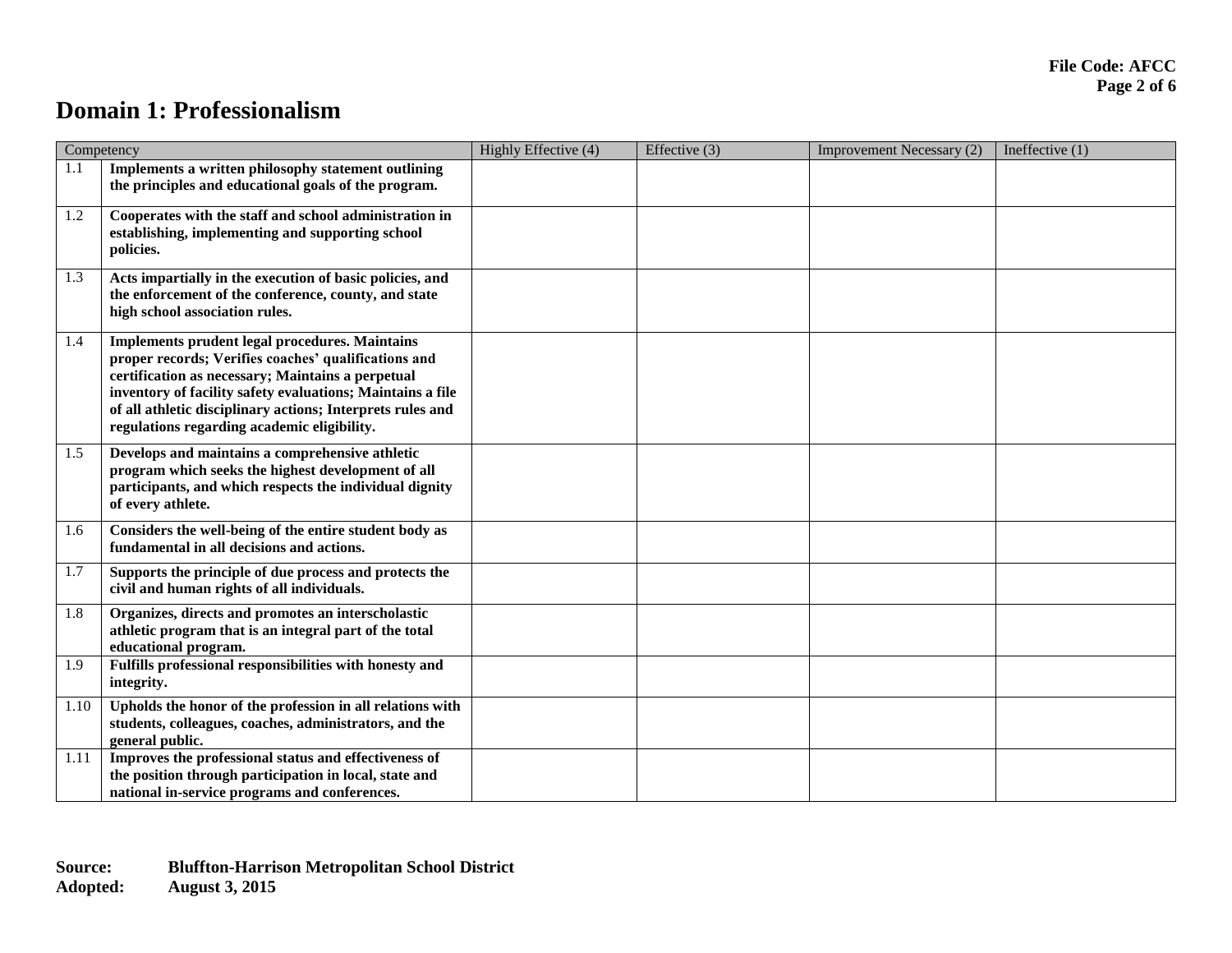| Promotes high standards of ethics, sportsmanship and |  |  |
|------------------------------------------------------|--|--|
| personal conduct by encouraging administration,      |  |  |
| coaches, staff, student athletes and community to    |  |  |
| commit to these high standards.                      |  |  |

## **Domain 2: Administrative Responsibilities**

| Competency |                                                                                                                                                                       | Highly Effective (4) | Effective $(3)$ | <b>Improvement Necessary (2)</b> | Ineffective $(1)$ |
|------------|-----------------------------------------------------------------------------------------------------------------------------------------------------------------------|----------------------|-----------------|----------------------------------|-------------------|
| 2.1.       | Provides leadership for the athletic department and<br>places it in the proper educational perspective.                                                               |                      |                 |                                  |                   |
| 2.2        | Assists the District and school administrator in<br>securing competent personnel for the athletic staff,<br>Assists and participates in scheduling of all interviews. |                      |                 |                                  |                   |
| 2.3        | Prepares and keeps a calendar of school athletic events.<br>Communicates this calendar and a list of activities to all<br>facets of the board.                        |                      |                 |                                  |                   |
| 2.4        | Facilitates schedules and coordinates with school and<br>district administration for all school athletic practices,<br>activities and community usage.                |                      |                 |                                  |                   |
| 2.5        | Makes sure specific criteria are issued to students<br>explaining the awards given for participation.                                                                 |                      |                 |                                  |                   |
| 2.6        | <b>Transmits all pertinent information for state</b><br>association conferences to the principals, coaches, and<br>district administrators.                           |                      |                 |                                  |                   |
| 2.7        | Arranges school board approved transportation for<br>athletic events.                                                                                                 |                      |                 |                                  |                   |
| 2.8        | Resolves conflicts that develop from time to time within<br>the ranks of the athletic department.                                                                     |                      |                 |                                  |                   |
| 2.9        | Acts as a tournament manager for all county,<br>conference, and state tournament playoff activities that<br>are assigned to the school district.                      |                      |                 |                                  |                   |
| 2.10       | Provides a system to maintain permanent records for<br>each sport, such as wins and losses, outstanding<br>records, letterpersons, etc.                               |                      |                 |                                  |                   |
| 2.11       | Establishes procedures for the supervision and use of<br>the training room.                                                                                           |                      |                 |                                  |                   |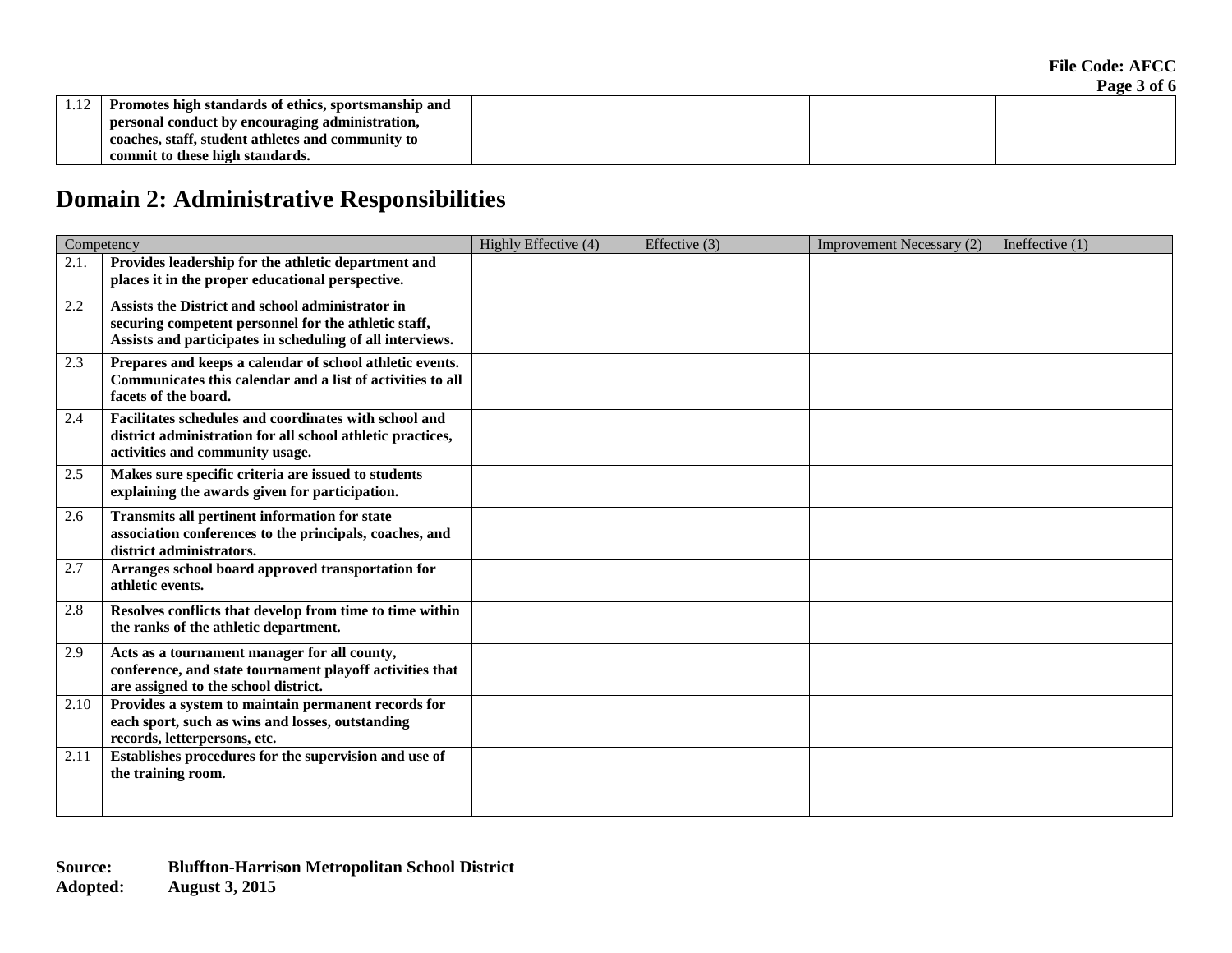**File Code: AFCC Page 4 of 6**

| 2.12 | Plans, organizes and supervises all special programs<br>with the cooperation of the booster club, coaches, |  |  |
|------|------------------------------------------------------------------------------------------------------------|--|--|
|      | school and district administrators. Coordinates award                                                      |  |  |
|      | programs, fund raising, pep rallies, gymnasium                                                             |  |  |
|      | assemblies, contest intermission activities, special                                                       |  |  |
|      | events, and some community event activities.                                                               |  |  |
| 2.13 | Coordinates with district administrators, the repair                                                       |  |  |
|      | and maintenance of varsity athletic fields, track and                                                      |  |  |
|      | gymnasiums, including physical education facilities.                                                       |  |  |
| 2.14 | Coordinates the organization and operation of the press                                                    |  |  |
|      | boxes.                                                                                                     |  |  |
| 2.15 | Attends and serves as school liaison at athletic booster                                                   |  |  |
|      | club meetings.                                                                                             |  |  |
| 2.16 | Assists the district administrator in the preparation                                                      |  |  |
|      | and distribution of complimentary passes for the school                                                    |  |  |
|      | district.                                                                                                  |  |  |
| 2.17 | Assists in the annual review of the athletic policy and                                                    |  |  |
|      | staff handbook and makes it available to students and                                                      |  |  |
|      | parents.                                                                                                   |  |  |
| 2.18 | Evaluates the program, always seeking ways to improve                                                      |  |  |
|      | interscholastic athletics.                                                                                 |  |  |
| 2.19 | Prepares and obtains signed game contracts.                                                                |  |  |
|      |                                                                                                            |  |  |
| 2.20 | Emphasizes to coaches the need for proper player                                                           |  |  |
|      | appearance, athletic dress code. Manages use of                                                            |  |  |
|      | electronic devices. Enforces sportsmanship and                                                             |  |  |
|      | language requirements.                                                                                     |  |  |
| 2.21 | Completes accurate financial records.                                                                      |  |  |
| 2.22 | Makes sure all programs receive equal consideration in                                                     |  |  |
|      | determining the athletic budget preparation and                                                            |  |  |
| 2.23 | distribution.<br>Keeps informed of the rules and regulations of the total                                  |  |  |
|      |                                                                                                            |  |  |
| 2.24 | athletic program.<br>Informs the school board about program directions,                                    |  |  |
|      | problems and achievements.                                                                                 |  |  |
| 2.25 | Creates and updates written job descriptions for staff                                                     |  |  |
|      | members involved with the sports program, clearly                                                          |  |  |
|      | explaining responsibilities.                                                                               |  |  |
| 2.26 | Performs other duties as the principal and/or district                                                     |  |  |
|      | administrator may direct.                                                                                  |  |  |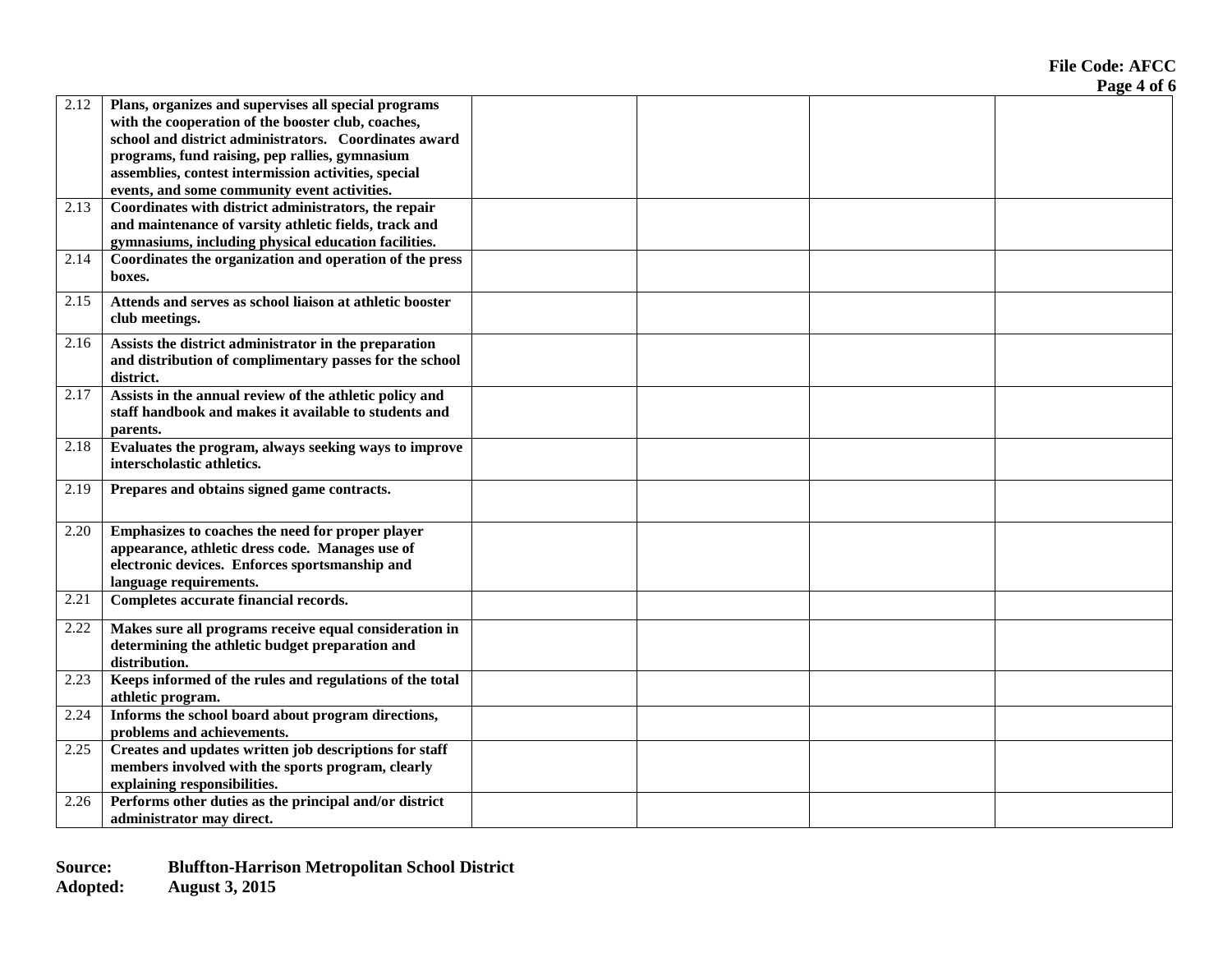## **Domain 3: Sport Specific Duties**

| Competency |                                                                                                | Highly Effective (4) | Effective (3) | <b>Improvement Necessary (2)</b> | Ineffective $(1)$ |
|------------|------------------------------------------------------------------------------------------------|----------------------|---------------|----------------------------------|-------------------|
| 3.1.       | Attends as many contests, meets and events as possible                                         |                      |               |                                  |                   |
|            | (home and away).                                                                               |                      |               |                                  |                   |
| 3.2        | Examines all equipment and facilities before use.                                              |                      |               |                                  |                   |
| 3.3        | Provides dressing rooms for visiting teams and game                                            |                      |               |                                  |                   |
|            | officials.                                                                                     |                      |               |                                  |                   |
| 3.4        | Prepares eligibility lists, rosters as required by the state                                   |                      |               |                                  |                   |
|            | association, regular game eligibility lists as required by                                     |                      |               |                                  |                   |
| 3.5        | the state association.<br>Evaluates each athlete's grades at the end of each                   |                      |               |                                  |                   |
|            | grading period.                                                                                |                      |               |                                  |                   |
| 3.6        | Secures parent consent cards, physical cards and                                               |                      |               |                                  |                   |
|            | medical forms from all participants.                                                           |                      |               |                                  |                   |
| 3.7        | Informs all coaches of all conference and state rules                                          |                      |               |                                  |                   |
|            | and regulations.                                                                               |                      |               |                                  |                   |
| 3.8        | Prepares all reports to state and conference                                                   |                      |               |                                  |                   |
|            | associations and all entry lists for tournaments and                                           |                      |               |                                  |                   |
|            | meets within the proper time limits.                                                           |                      |               |                                  |                   |
| 3.9        | Supervises and observes coaching and maintains                                                 |                      |               |                                  |                   |
|            | proper rapport with coaches.                                                                   |                      |               |                                  |                   |
| 3.10       | Provides a system of evaluation and professional                                               |                      |               |                                  |                   |
|            | growth of coaches.                                                                             |                      |               |                                  |                   |
| 3.11       | Secures all needed personnel for the operation of the                                          |                      |               |                                  |                   |
|            | athletic program. Including: game officials,                                                   |                      |               |                                  |                   |
|            | announcers,                                                                                    |                      |               |                                  |                   |
|            | timekeepers, scorekeepers, ticket sellers, ticket takers,                                      |                      |               |                                  |                   |
|            | security guards, supervisors, custodians, concessions,<br>support personnel, medical coverage. |                      |               |                                  |                   |
| 3.12       | Develops the operational budget and financial                                                  |                      |               |                                  |                   |
|            | procedures for each sport. Includes: Directs the sale of                                       |                      |               |                                  |                   |
|            | tickets for all athletic contests; collects all monies from                                    |                      |               |                                  |                   |
|            | athletic contests and deposits in appropriate accounts;                                        |                      |               |                                  |                   |
|            | prepares and issues all vouchers for disbursement of                                           |                      |               |                                  |                   |
|            | funds from the athletic budget.                                                                |                      |               |                                  |                   |
| 3.13       | Procures and maintains equipment. Provides a system                                            |                      |               |                                  |                   |
|            | for the purchase, storage, repair, cleaning, distribution                                      |                      |               |                                  |                   |
|            | and collection of athletic equipment in cooperation with                                       |                      |               |                                  |                   |
|            | the coaches; establishes procedures for proper use of                                          |                      |               |                                  |                   |
|            | materials, supplies, and equipment.                                                            |                      |               |                                  |                   |
|            |                                                                                                |                      |               |                                  |                   |

**Source: Bluffton-Harrison Metropolitan School District**

**Adopted: August 3, 2015**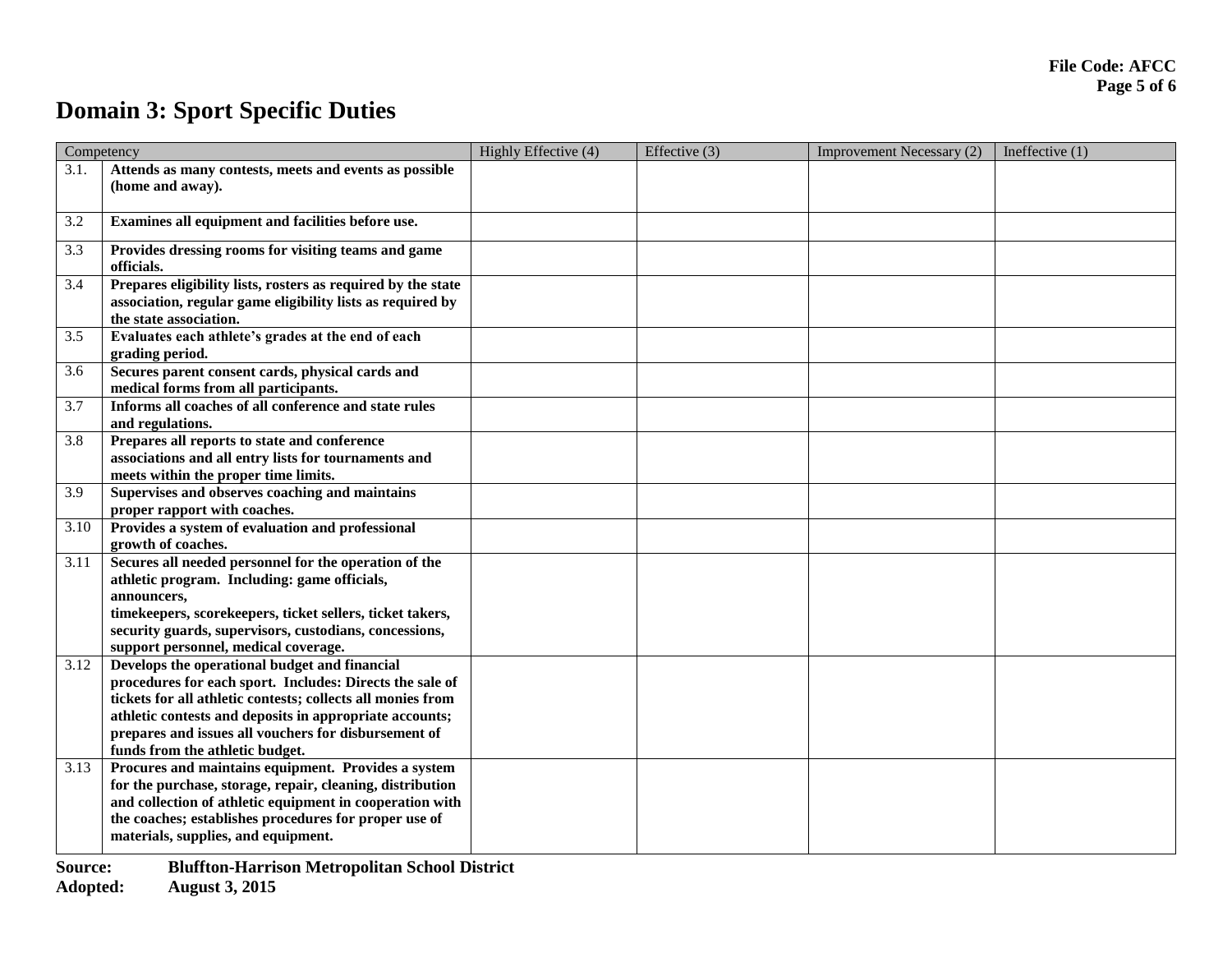**File Code: AFCC Page 6 of 6**

|      |                                                             |  | $\sim$ |
|------|-------------------------------------------------------------|--|--------|
|      |                                                             |  |        |
| 3.14 | Develops community relations: Creates publicity for all     |  |        |
|      | interscholastic sports brochures, press releases and        |  |        |
|      | radio airplay, etc. for all schools at athletic events;     |  |        |
|      | Supervises radio and television broadcasts; Assists or      |  |        |
|      | coordinates the use of all facilities by groups outside the |  |        |
|      | school; Arranges for emergency personnel and                |  |        |
|      | procedures for all home athletic events; Sends              |  |        |
|      | reminders of upcoming events to schools, game officials     |  |        |
|      | and news media; Supervises and coordinates activities       |  |        |
|      | of cheerleaders with the athletic program; Coordinates      |  |        |
|      | participation of school band with the athletic program.     |  |        |

### **Domain 4: Core Professionalism**

| Competency                                                             | <b>Meets Standard</b>                    | Does not Meet Standard              |  |
|------------------------------------------------------------------------|------------------------------------------|-------------------------------------|--|
| <b>Attendance</b>                                                      | Individual has not demonstrated a        | Individual demonstrates a           |  |
|                                                                        | pattern of unexcused absences            | pattern of unexcused absences       |  |
|                                                                        |                                          |                                     |  |
| <b>On-Time Arrival</b>                                                 | Individual has not demonstrated a        | Individual demonstrates a           |  |
|                                                                        | pattern of unexcused late arrivals (late | pattern of unexcused late           |  |
|                                                                        | arrivals that are in violation of        | arrivals (late arrivals that are in |  |
|                                                                        | procedures set forth by local school     | violation of procedures set forth   |  |
|                                                                        | policy and by the relevant collective    | by local school policy and by the   |  |
|                                                                        | bargaining agreement)                    | relevant collective bargaining      |  |
|                                                                        |                                          | agreement)                          |  |
| <b>Policies and Procedures</b>                                         | Individual demonstrates a pattern of     | Individual demonstrates a           |  |
|                                                                        | following state, corporation, and school | pattern of failing to follow state, |  |
|                                                                        | policies and procedures (e.g. procedures | corporation, and school policies    |  |
|                                                                        | for submitting discipline referrals,     | and procedures (e.g. procedures     |  |
|                                                                        | policies for appropriate attire, etc.)   | for submitting discipline           |  |
|                                                                        |                                          | referrals, policies for             |  |
|                                                                        |                                          | appropriate attire, etc.)           |  |
| <b>Respect</b>                                                         | Individual demonstrates a pattern of     | Individual demonstrates a           |  |
|                                                                        | interacting with students, colleagues,   | pattern of failing to interact with |  |
|                                                                        | parents/guardians, and community         | students, colleagues,               |  |
|                                                                        | members in a respectful manner           | parents/guardians, and              |  |
| $\mathbf{C}$ order of<br>Dhiffton Homison Motuonalitan Cahaal District |                                          |                                     |  |

**Source: Bluffton-Harrison Metropolitan School District**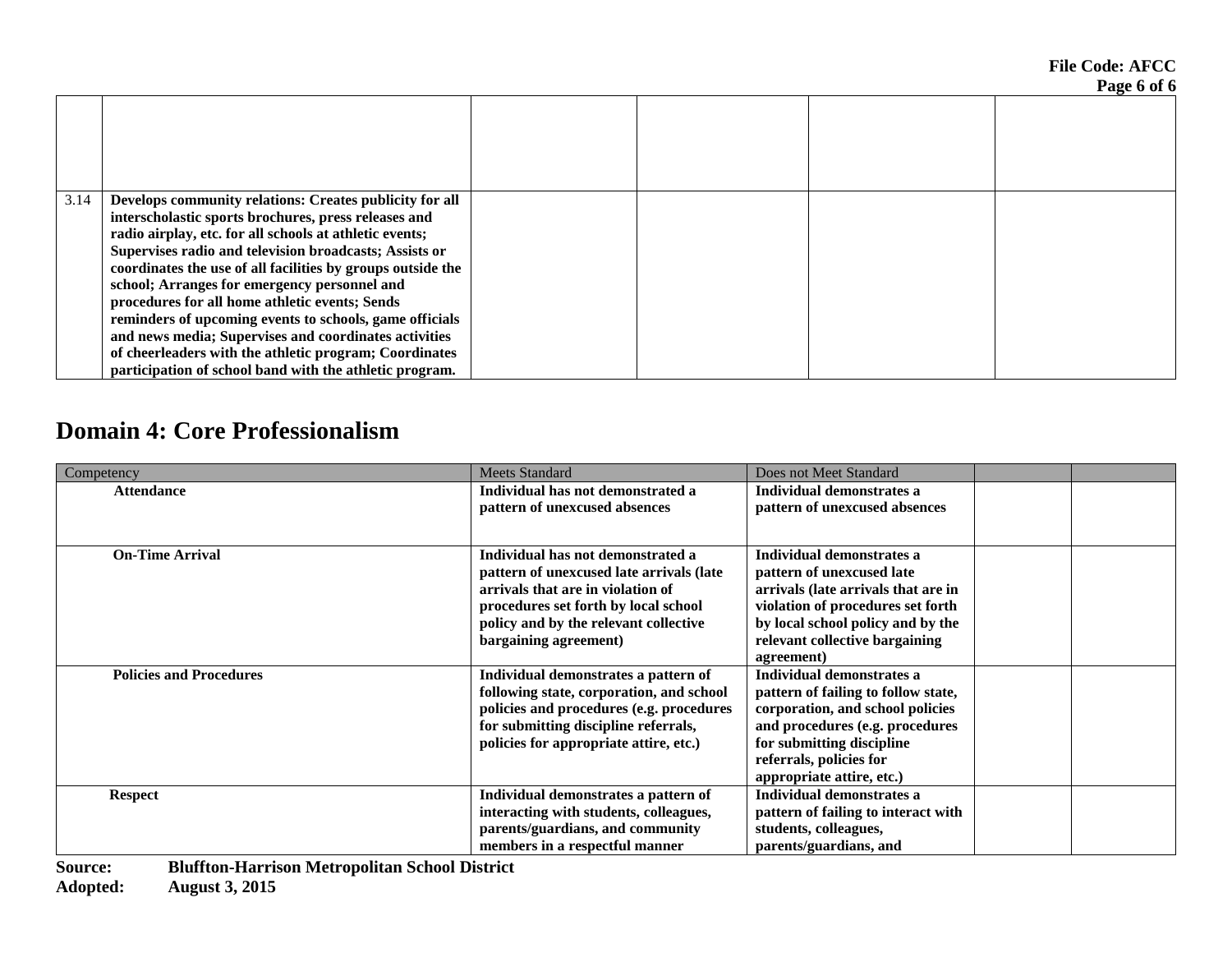#### **File Code: AFCC Page 7 of 6**

| community members in a |  |
|------------------------|--|
|                        |  |
| respectful manner.     |  |
|                        |  |
|                        |  |
|                        |  |
|                        |  |
|                        |  |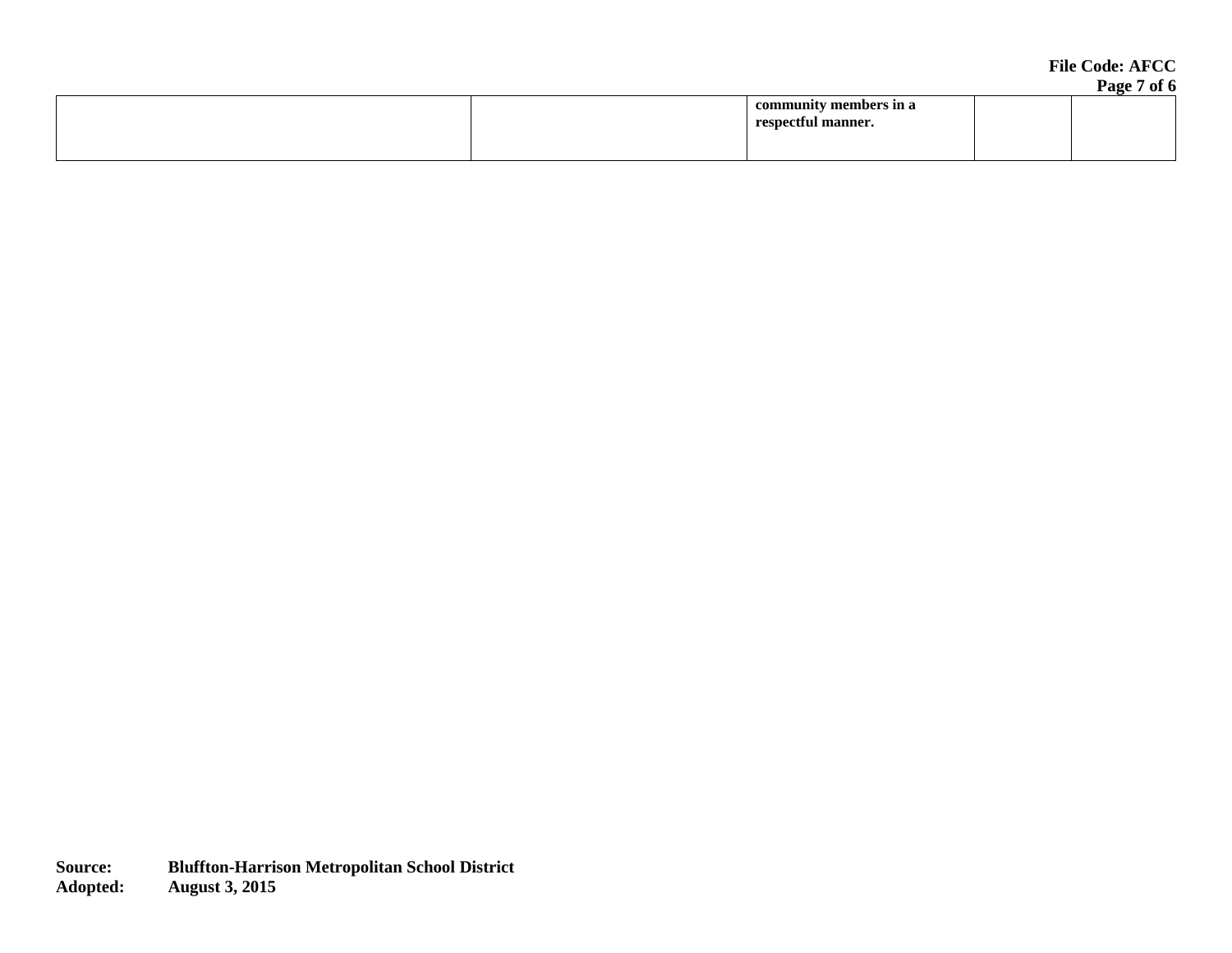# **Bluffton-Harrison Metropolitan School District**

## **Athletic Director Evaluation Metrics June 2015**